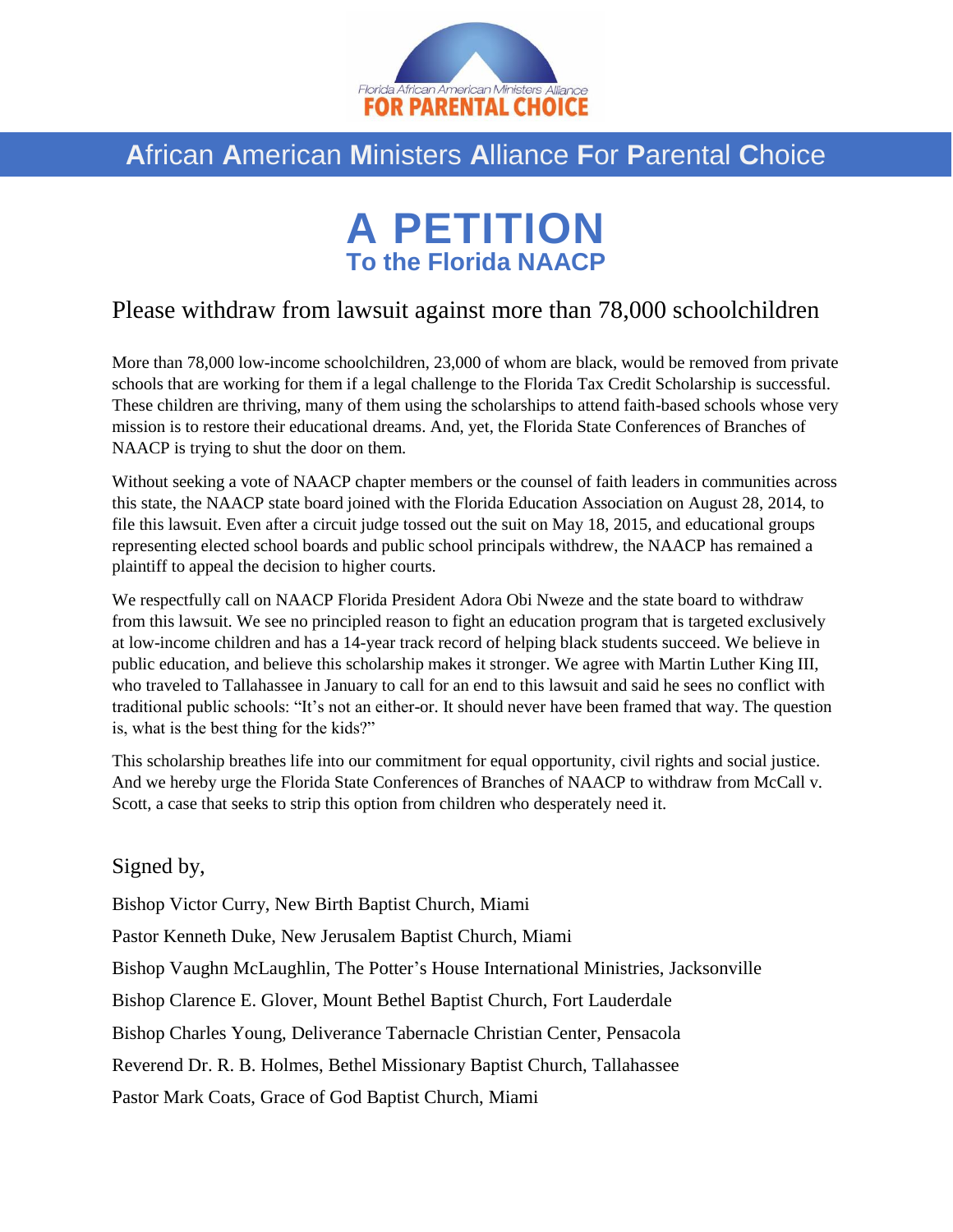Pastor R.B. Lane, Refuge Church, Aquila Pastor Darryl Forehand, Emmanuel Temple, Clermont Senior Pastor Johnnie Merrick, New Bethlehem AME Church, Daytona Beach Reverend Lori Snell, Allen Chapel AME Church, Fort Myers Senior Pastor Frank C. James, Bethel AME Church, Gainesville Pastor Michael Williams, Refuge Church, Gainesville Reverend Regina Womack, AME Church, Gainesville Bishop Willie A. Battles, Unity Temple of Deliverance, Gainesville Pastor Roosevelt N. Rogers, Older Jerusalem MB Church, Havana Pastor Alesia S. Ford-Burse, St. James AME Orange Park, Jacksonville Bishop Antonio Richardson, New Life Evangelistic Center, Jacksonville Senior Pastor Cedric Lauchner, Everlasting Life Church Fellowship, Jacksonville Pastor Charles M. Jones, Jr, Collins Chapel African Methodist Episcopal Church, Jacksonville Senior Pastor Ernest Folston, Jr. Kingdom Christian Fellowship, Jacksonville Senior Pastor Frank Key, Thy Will Ministries, Jacksonville Bishop Gentle Groover, Greater Refuge Temple, Jacksonville Senior Pastor Herbert Bartley, River of Life Ministries, Jacksonville Minister Lewis Williams, Household of Faith, Jacksonville Reverend R.L. Grundy, Mount Sinai MB Church, Jacksonville Senior Pastor Robert Brown, Builders of the Faith, Jacksonville Senior Pastor Steve Wildman, Real Life Christian Fellowship, Jacksonville Pastor Tan C. Moss, Greater Memorial AME Church, Jacksonville Senior Pastor Tom McLeod, Go To Nations Ministries, Jacksonville Elder Tony Hansberry, AME Church, Jacksonville Senior Pastor Eddie Lakes, New Bethel AME Church, Lakeland Pastor Van Green, St. Mark AME Church, Lakeland Pastor Albert Bivens, Jr., Greater New Bethel AME, Live Oak Pastor Adenet Medacier, Shalom Community Church, Miami Pastor Al Jackson, Jr., Greater New Macedonia Missionary Baptist Church, Miami Pastor Anthony Tate, New Resurrection Community Church, Miami Pastor Bill Long, South Dade Baptist Church, Miami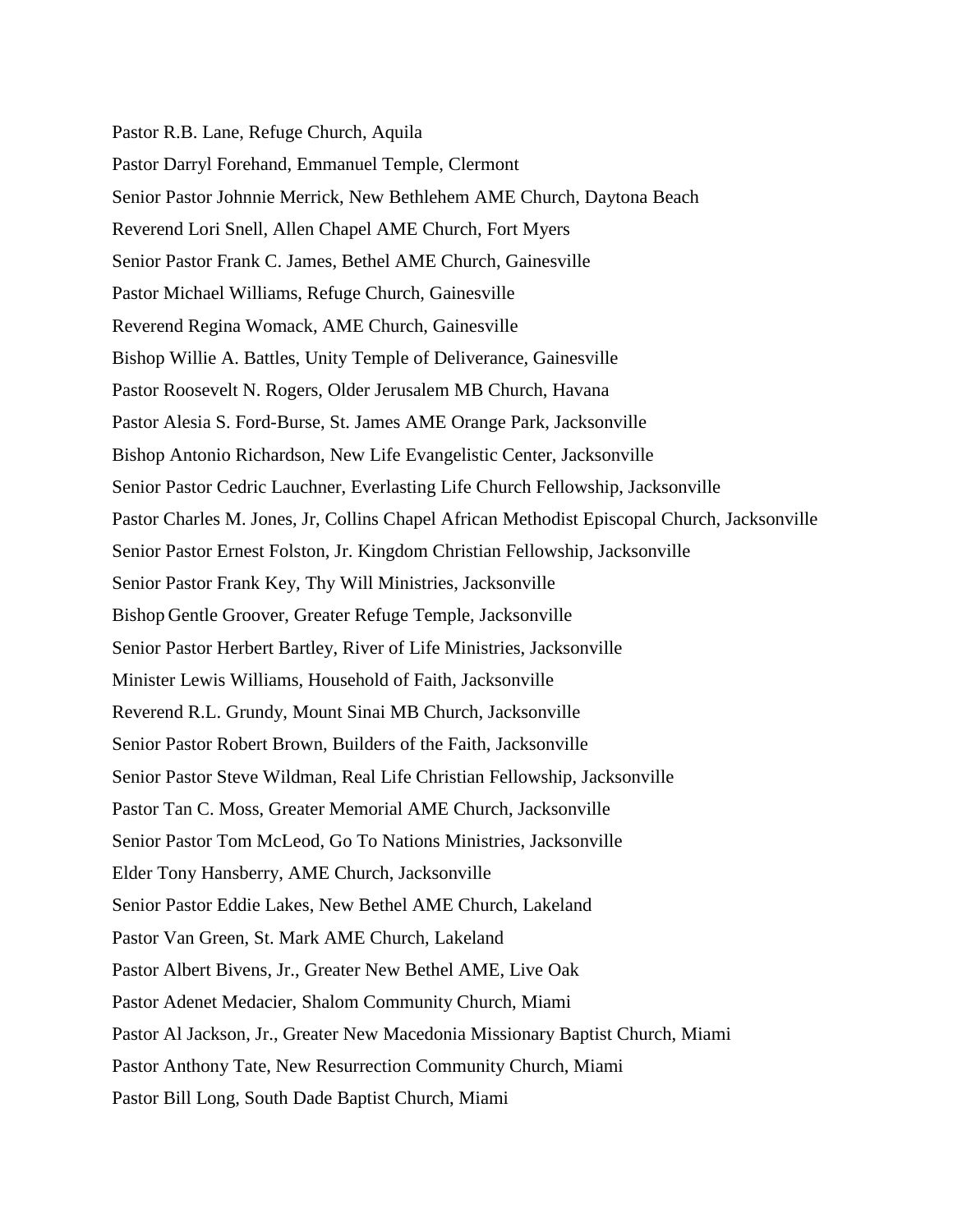Pastor Carol Nash Lester, Bethel Apostolic Temple, Miami Senior Pastor Cecil Lamb, Spirit of Christ Church, Miami Reverend Charles Lee Dinkins, Hosanna Community Baptist Church, Miami Reverend Clifford H. McKinney, Sr., Hurst Chapel AME Church, Miami Minister David N. Larmond, Kelly Chapel United Methodist Church, Miami Pastor Debra Toomer, New Birth Baptist Church, Miami Pastor Denrick E. Rolle, the Historic Saint Agnes Episcopal Church, Miami Pastor Donnie Edwards, St. Philip Neri, Miami Pastor Dr. D.A. Edwards, Word of Truth, Miami Faith Based Chair, Reverend George Ellis, Department of Juvenile Justice, Miami Pastor Gregory Thompson, New Harvest Missionary Baptist Church, Miami Reverend Harold E. "Hunter" Thompson, Miami Beach Community Church, Miami Pastor Jason Rogers, the Fountain of New Life, Miami Pastor Jaymes Mooney, New Bethel PB Church, Miami Pastor Jeffrey L. Mack, Second Canaan MBC, Miami Reverend Joanem Floreal, Shalom Community Church, Miami Pastor Joe C. Johnson, Ebenezer M.B. Church, Miami Bishop John Taylor, New Beginning Embassy of Praise, Miami Pastor Josephus Eggelletion, Jr., First Baptist Church Piney Grove, Miami Pastor Kay Dawson, Cathedral of Praise, Miami Pastor Keith Butler, Logos Baptist Church, Miami Pastor Larrie M. Lovett, II, Antioch MB Church of Brownsville, Miami Pastor Marvin Charles, Jr., Trinity AME Church of Miami, Miami Reverend Purnell A. Moody, Kelly Chapel United Methodist Church, Miami Pastor Quintin C. Pinkston, First Thessalonians MBC, Miami Pastor Richard P. Dunn, II, Faith Community Baptist Church, Miami Pastor Richardson Dwayne, Greater Love Full Gospel Baptist Church, Miami Pastor Willie L. Williams, Greater Mercy Missionary Baptist Church, Miami Bishop Allen Wiggins, Hope Church, Orlando Presiding Elder James O. Williams, Sr., the Orlando District of the AME Church, Orlando Pastor Frank Thompson, Orlando Worship Center, Orlando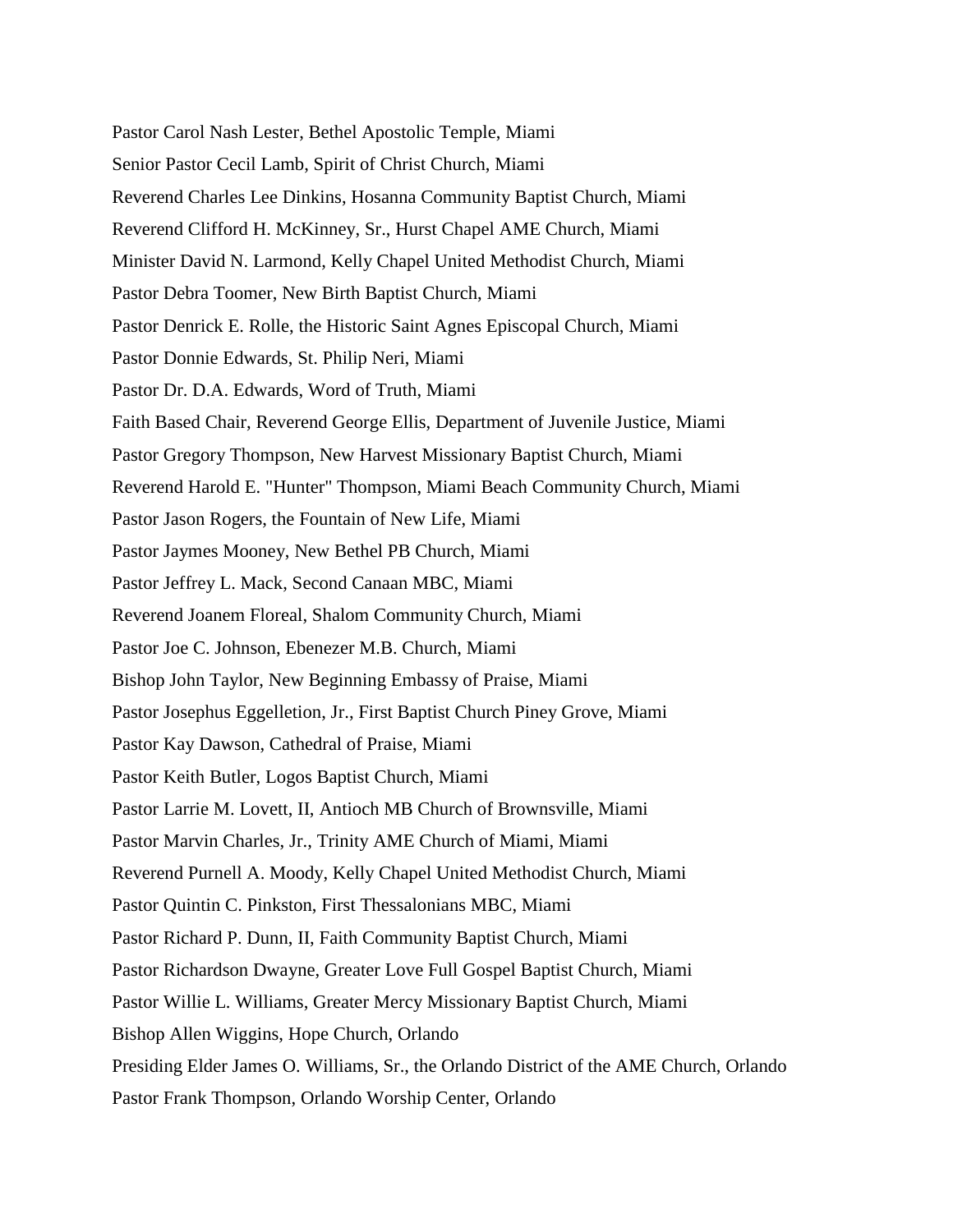Pastor Justin Felton, the Sanctuary Church, Orlando Pastor Larry Mills, Mount Sinai, Orlando Bishop M. Ruel McCoy, Sr., Greater Refuge Memorial Church, Orlando Pastor Reginald Johnson, Historic New Bethel AME, Orlando Pastor Phillip Russ, IV, Hurst Chapel African Methodist Episcopal Church, Pensacola Dr. Homer Brown, Paradise Church, Rockledge Pastor Joel Brook, Sanford Church of Jesus Christ, Sanford Pastor Kelvin Price, Payne Chapel AME, Sarasota Pastor Celo Jenkins, Refuge Sorrento, Sorrento Reverend Dr. Manuel L. Sykes, Bethel Community Baptist Church, St. Petersburg President Jeffrey Copeland, Florida's Southern Christian Leadership Conference, St. Petersburg Pastor Robert Ward, Mt. Moriah Baptist, St. Petersburg Reverend Ronald E. Williams, Sr., Saint Luke AME Church, St. Petersburg Pastor Diane B. Townsend, Tallavana Community Church, Tallahassee Reverend Don W. Tolliver, Bethel MB Church, Tallahassee Senior Pastor Dr. James R. Gibbs, Jr., African Methodist Episcopal Church, Tallahassee Reverend Ernest Ferrell, St. Mary Primitive Baptist Church, Tallahassee Pastor Ersel Reed, Sanctuary of Praise, Tallahassee Pastor Jerome Ford, Philadelphia P.B. Church, Tallahassee Pastor Lamar Simmons, Love and Faith Community Church, Tallahassee Pastor Lewis Anderson, Mt. Pleasant P.B. Church, Tallahassee Minister Ola S.L. Sheffield, St. John MB Church, Tallahassee Pastor Randolph Ferguson, Sr., New Birth Tabernacle of Praise, Tallahassee Pastor Shay Alexander, Judah Christian Center, Tallahassee Bishop Sylvester Robinson, Greater Mount Pleasant MB Church, Tallahassee Pastor Alfred Johnson, Church of Preparation, Tampa Pastor Craig Holloway, Triumphant Church Fellowship, Tampa Pastor Dwayne Mickens, Bethel Outreach Ministers, Tampa Senior Pastor Gregory Gay, Mt. Olive AME Church, Tampa Pastor Karen J. Sims, New St. Paul AME Church, Tampa Pastor Terrance Shaw, Mt. Calvary Deliverance Church, Tampa